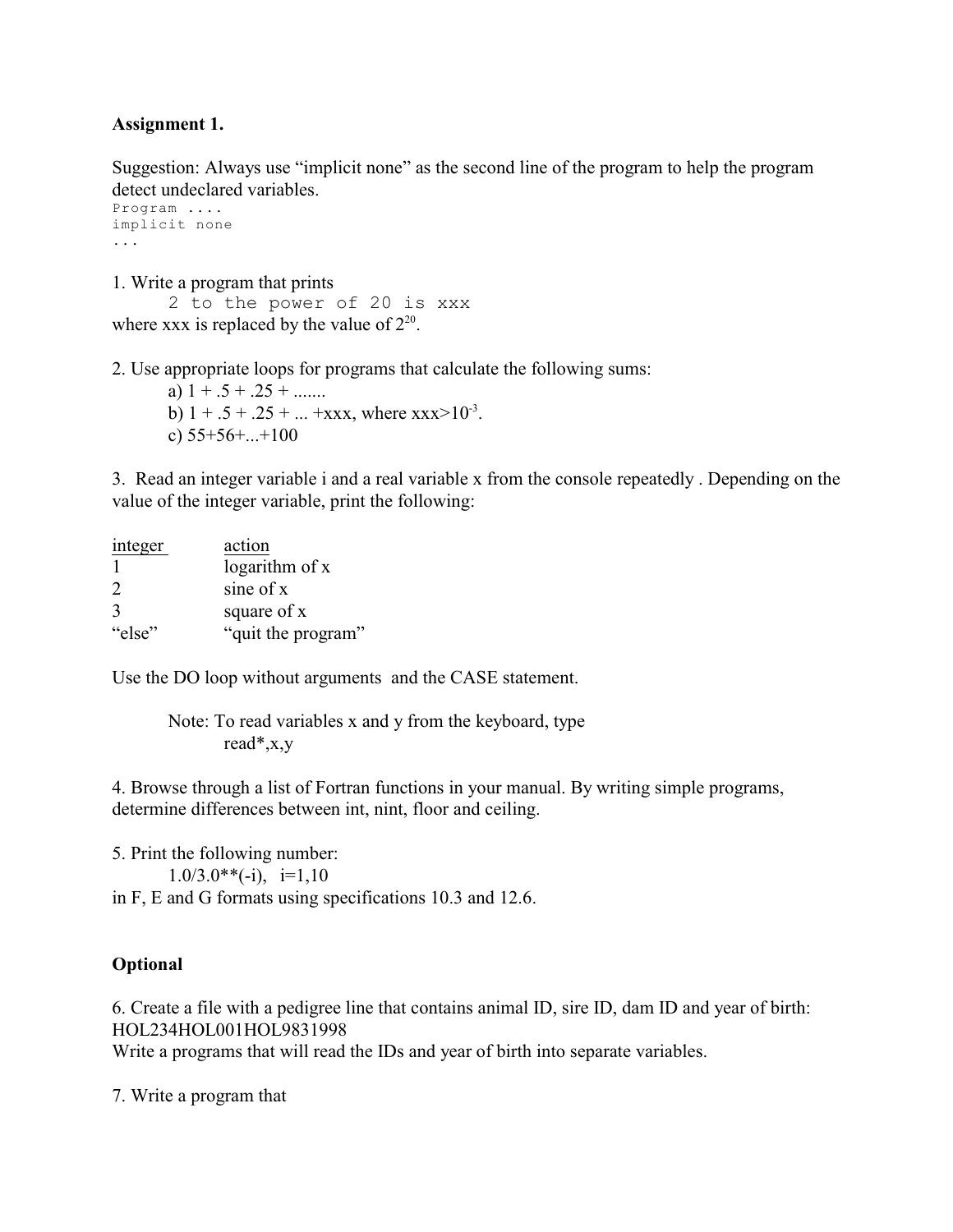- reads an alphanumeric variable of length up to 10,

- for each character of that variable, writes a numeric equivalent of that character. The numeric equivalent of character c is ichar(c).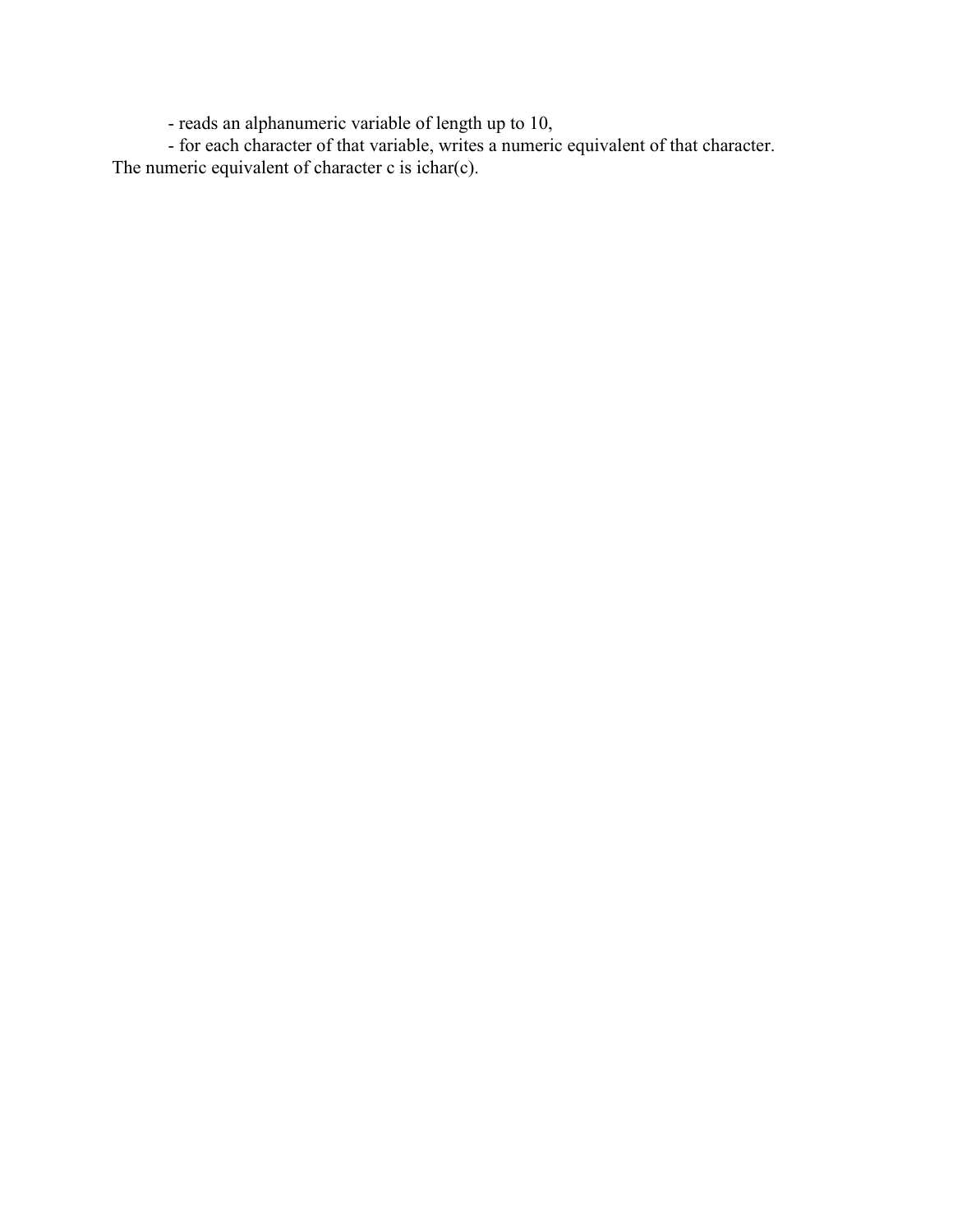#### **Assignment 2.**

1. Set matrices A and B to:

$$
A = \begin{bmatrix} 1 & 2 \\ 3 & 5 \end{bmatrix}, B = \begin{bmatrix} 3 & 1 \\ 4 & 8 \end{bmatrix}
$$

Calculate C=A\*B as matrix multiplication using loops and matmul. Print. Do results differ?

Write the sum of A as a whole, along dimension 1, and along dimension 2.

Print the first column of A.

Count how many numbers in A+B are larger than 5 and compute their sum; do not use any loop.

2. Initialize matrix  $x(100,100)$  to  $x_{ij}=100*$  *i*+j-1. Create an internal function

$$
tr(n,m) = \sum_{i=n}^m x_{ii}
$$

and calculate  $tr(1,10)$  and  $tr(90,100)$ .

3. In the following data (to be read from a file), a line containing the dimensions of a 2 dimensional matrix is followed by the data values of this matrix.

Create the file above. Write a program using the dynamic memory allocation that will:

a) read the dimension

- b) allocate a real matrix with the given dimensions
- c) read that matrix

d) print that matrix

e) deallocate the matrix

f) continue until the end of file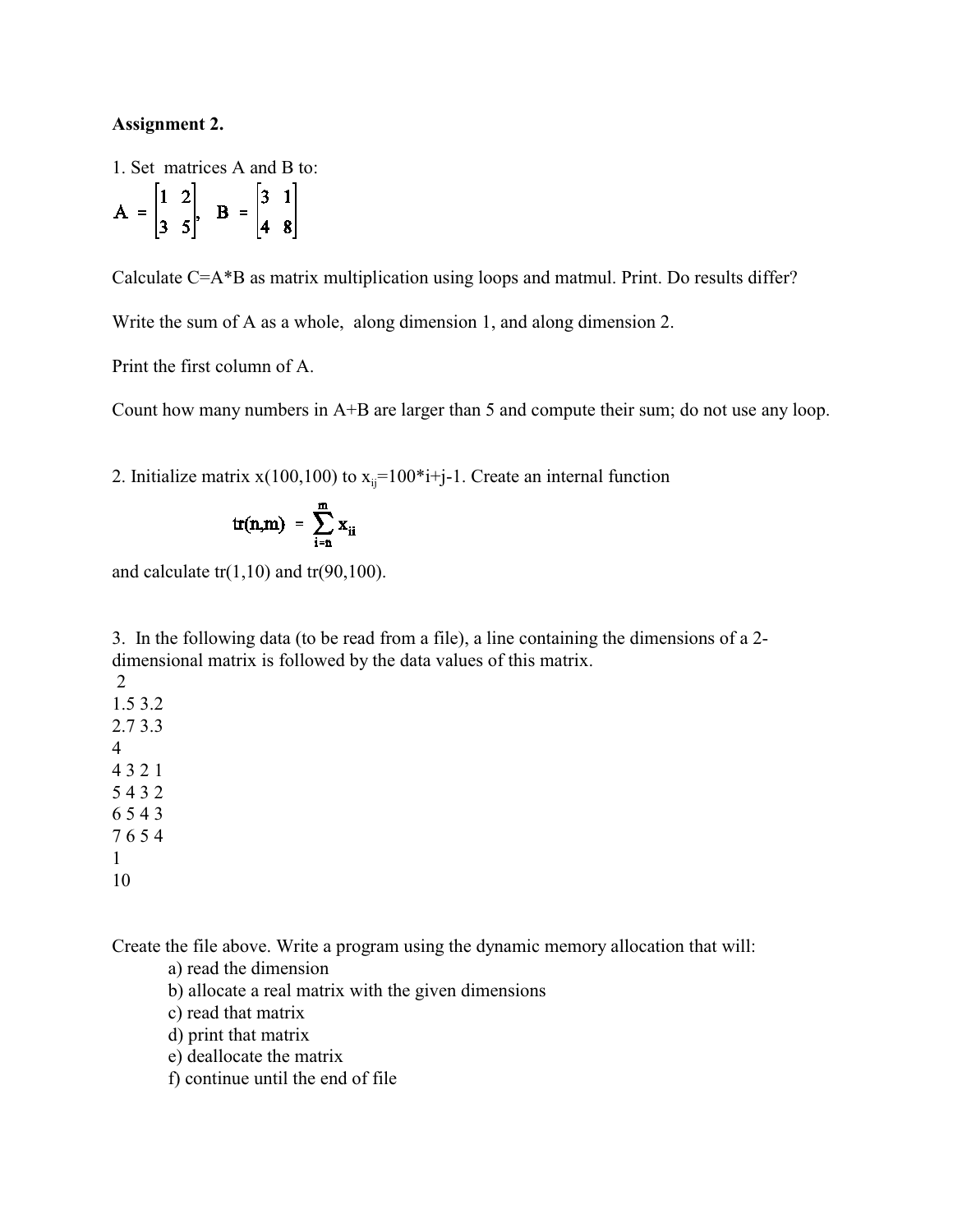4. Create a vector x of 100,000 reals and initialize  $x(i)=i+1.0/3.0$ . Store it in files in two formats:

a) formatted

b) unformatted

Then read the files and accumulate the sums. Compare timings of either reading using the CPU\_TIME subroutine.

Close files with options to delete them.

3. Write to file the following:

1 : printed 1 number(s) 1 2 : printed 2 number(s) ... 1 2 3 4 5: printed 10 number(s)

without using more than 2 write statements. Use clause ADVANCE='NO'.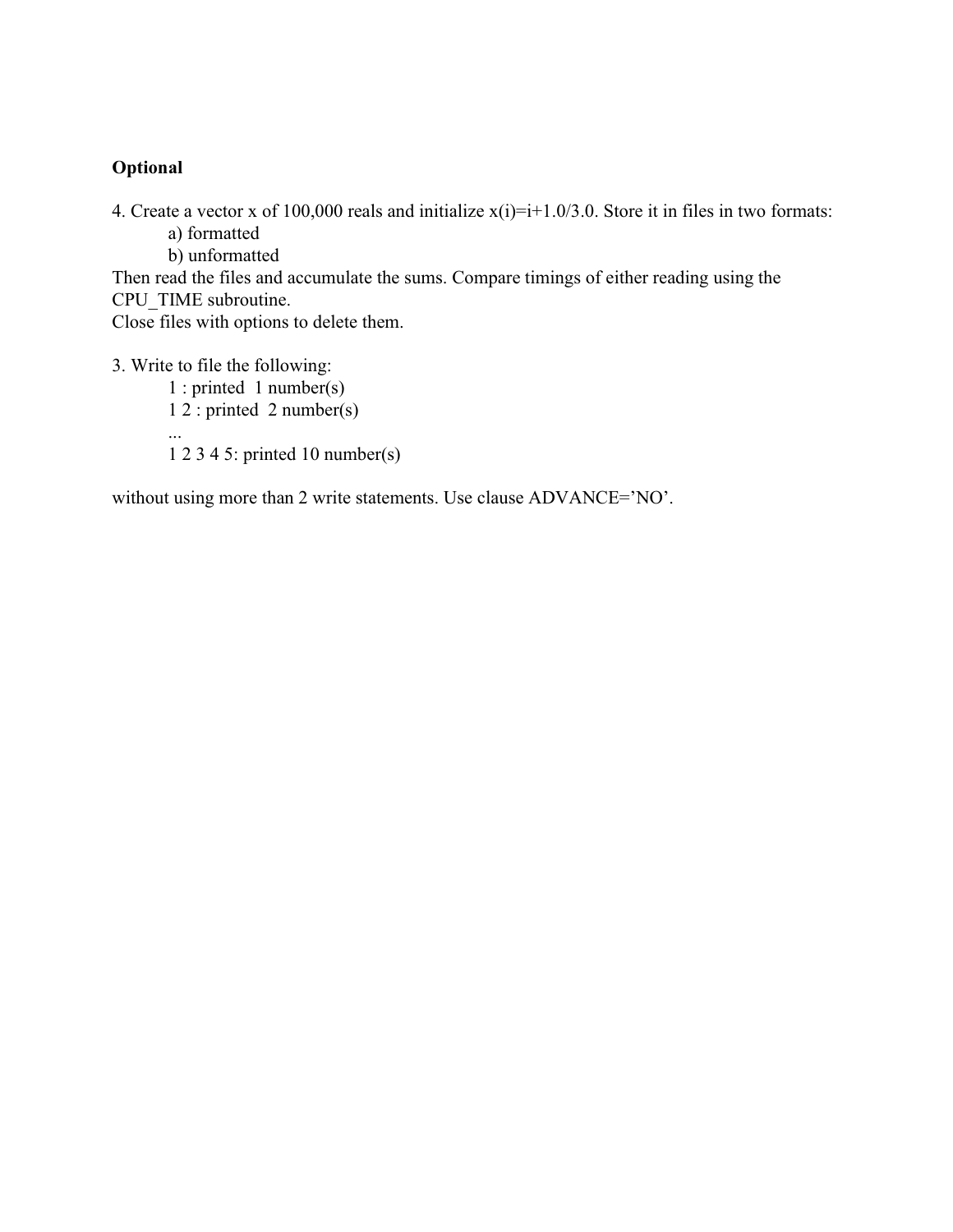#### **Assignment 3.**

1. Read descriptions of array functions. Create examples for: maxval, maxloc, pack, reshape, size and unpack.

2. Let A and b be:

$$
A = \begin{bmatrix} 1 & 2 \\ 3 & 5 \end{bmatrix}, b = \begin{bmatrix} 5 \\ 11 \end{bmatrix}
$$

Write a function that calculates the quadratic form: b'Ab. Make this function:

- a) external, b) internal,
- c) module

3. Write a function that calculates a sample from a pseudo-normal distribution using a formula:

$$
\sum_{i=1}^{12} u_i - 6, \quad u_i \sim UN(0,1)
$$

Samples from the  $UN(0,1)$  distribution are generated by subroutine random number().

Write a subroutine that, given a vector with samples, calculates mean and SD

Write a program that asks for a number of samples to be generated, generates those samples from a)  $UN(0,1)$  and b)  $N(0,1)$ , and then calculates their mean and SD.

4. Modify function that generates normal samples to accept parameters for mean and variance. Make this parameters optional with default mean=0 and variance=1.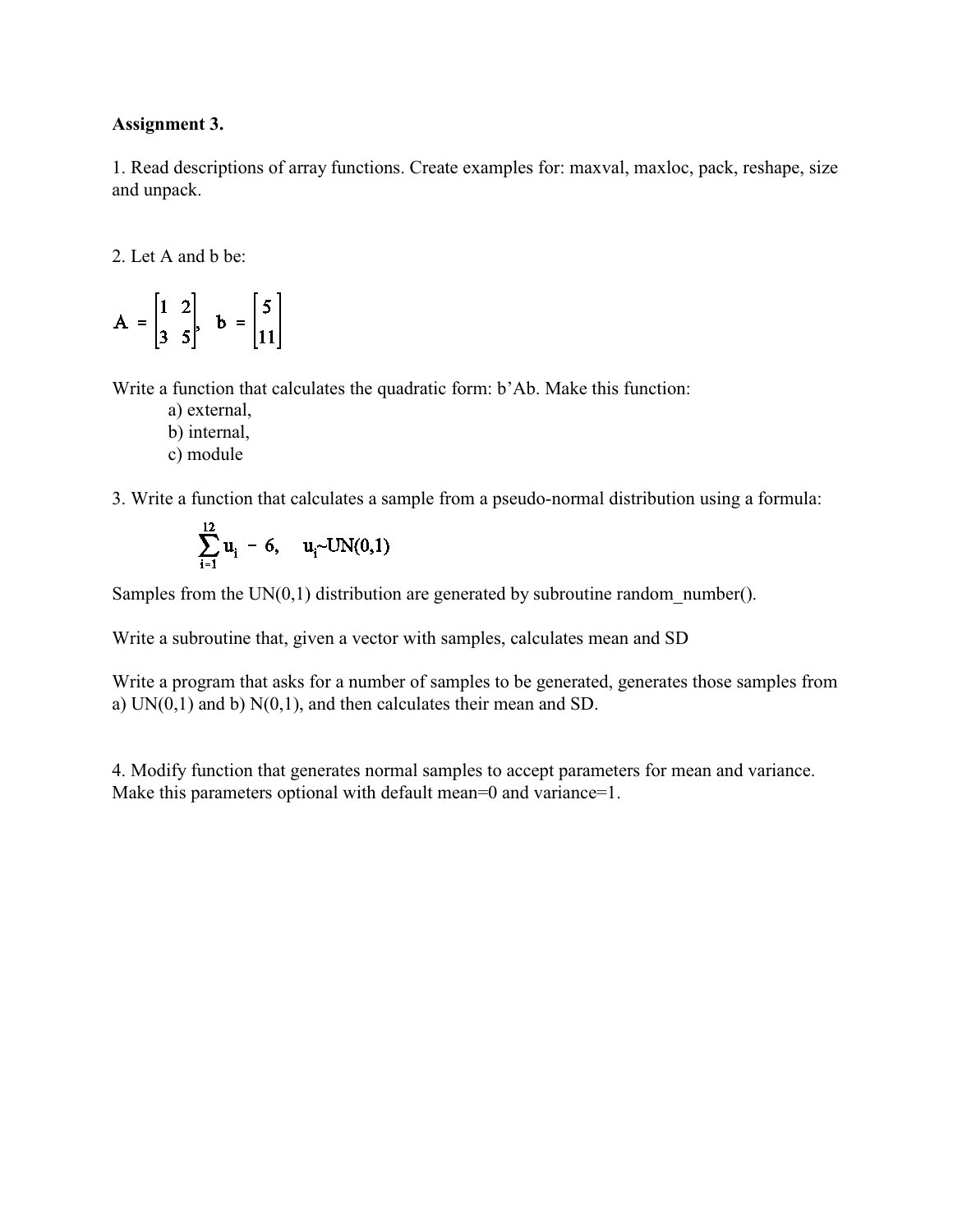5. Create a vector x of 100,000 reals and initialize  $x(i)=i+1.0/3.0$ . Store it in files in two formats: a) formatted

b) unformatted

Then read the files and accumulate the sums. Compare timings of either reading using the CPU\_TIME subroutine.

Close files with options to delete them.

6. Write a subroutine printnice  $r(x,n)$ , that will print a real matrix  $x(n,n)$  with nicely aligned columns.

- 7. Modify function printnice
	- a) putting it in a module as an internal procedure
	- b) eliminating the n argument
	- a) adding an optional argument, which is format for one line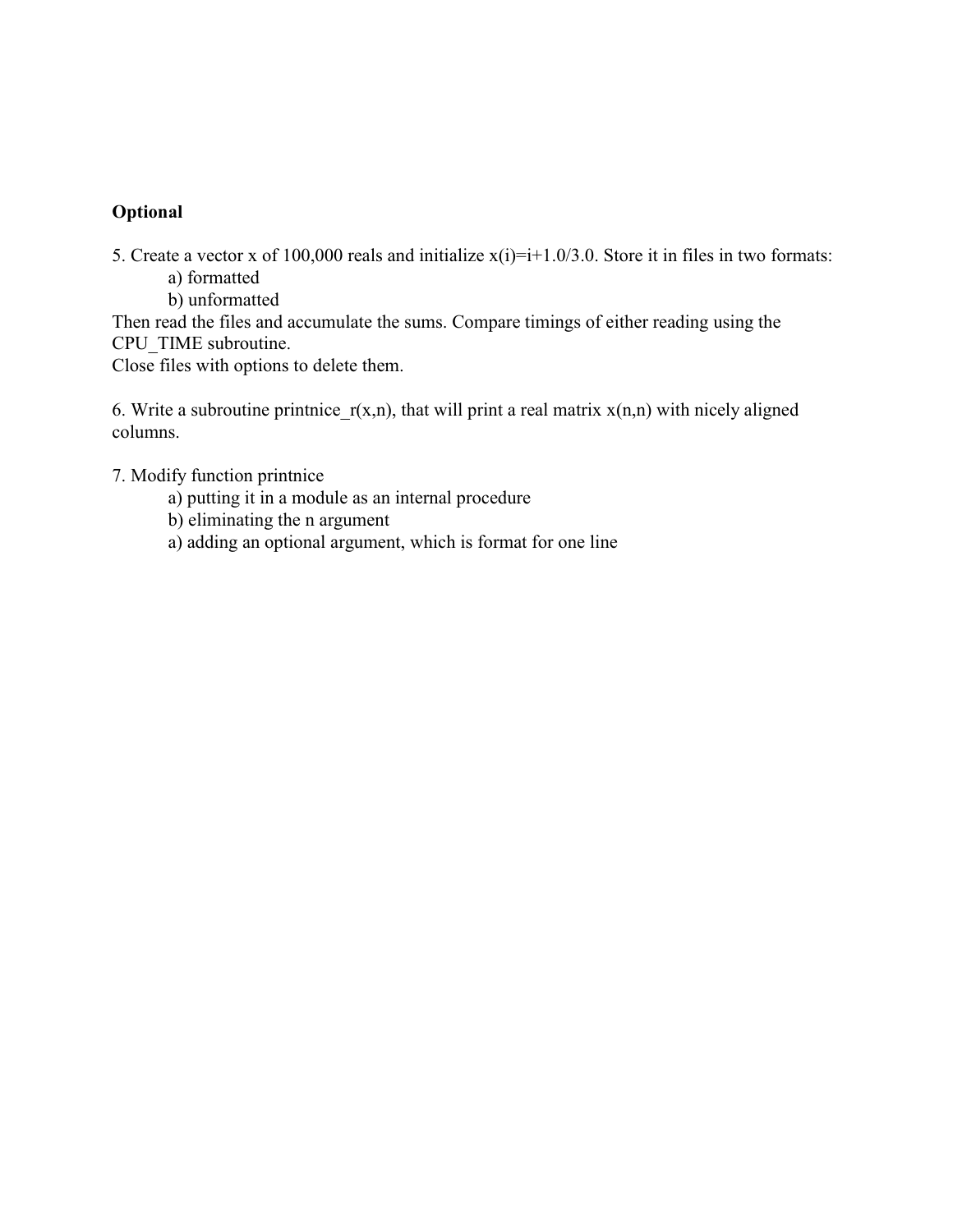#### **Assignment 4.**

1. Write subrouties printnice int and printnice real that print real and integer matrices. Overload so that printnice prints both. Test.

2. Put main program and modules form previous assignment in separate files. Write Makefile to compile.

3. Check whether subroutine random\_number is elemental; this can be done as part of assignment from yesterday.

4. The program contains the data on animals in structure animal. Create a subroutine that given a variable of type animal will print the information on that animal.

module animals type calf character (10) :: id integer :: year\_of\_birth character:: sex end type end module

program registration use animals implicit none type  $(calf) :: a,b,c$ 

a=calf('small',1997,'M') ! b is also a male born in 1997 but has a different name  $h=a$ b%id='large'

Write subroutine print am that prints ID, year of birth and sex, with syntax as below:

call print  $am(a)$ call print  $am(b)$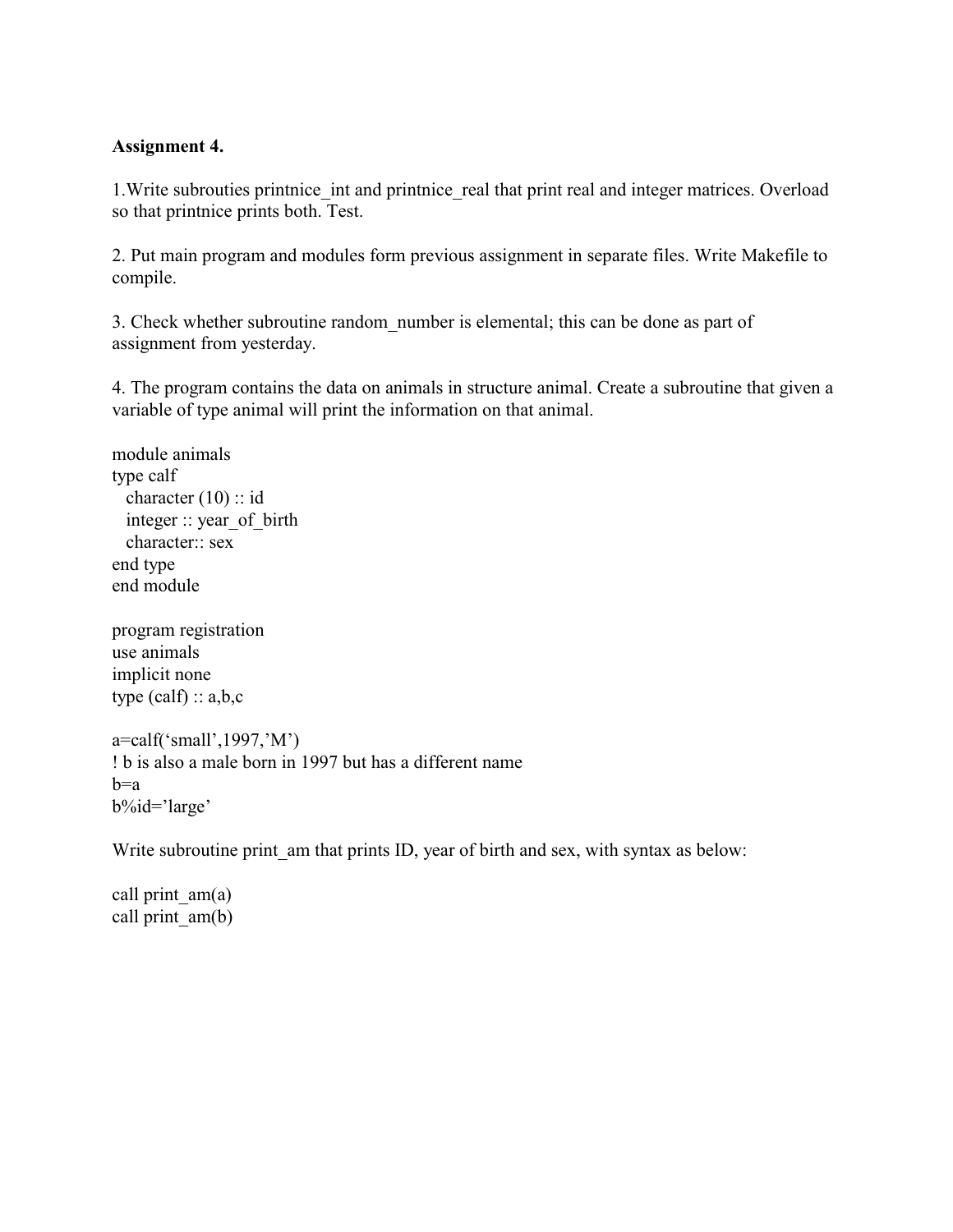3. This assignment tests data structures for sparse vectors, operations on data vectors, and operator overloading. All definitions and procedures need to reside in module sparse vec. Write: a) data structure for sparse vector

b) subroutine that creates sparse vector from a dense vector

c) subroutine that prints a sparse vector

d) subroutine that multiplies two sparse vectors.

Provide interface to c) with "=" operator Provide interface to d) with "+" operator

To the last assignment, add interfaces to "+" and "\*" that allow to add or multiply sparse vector by a regular vector.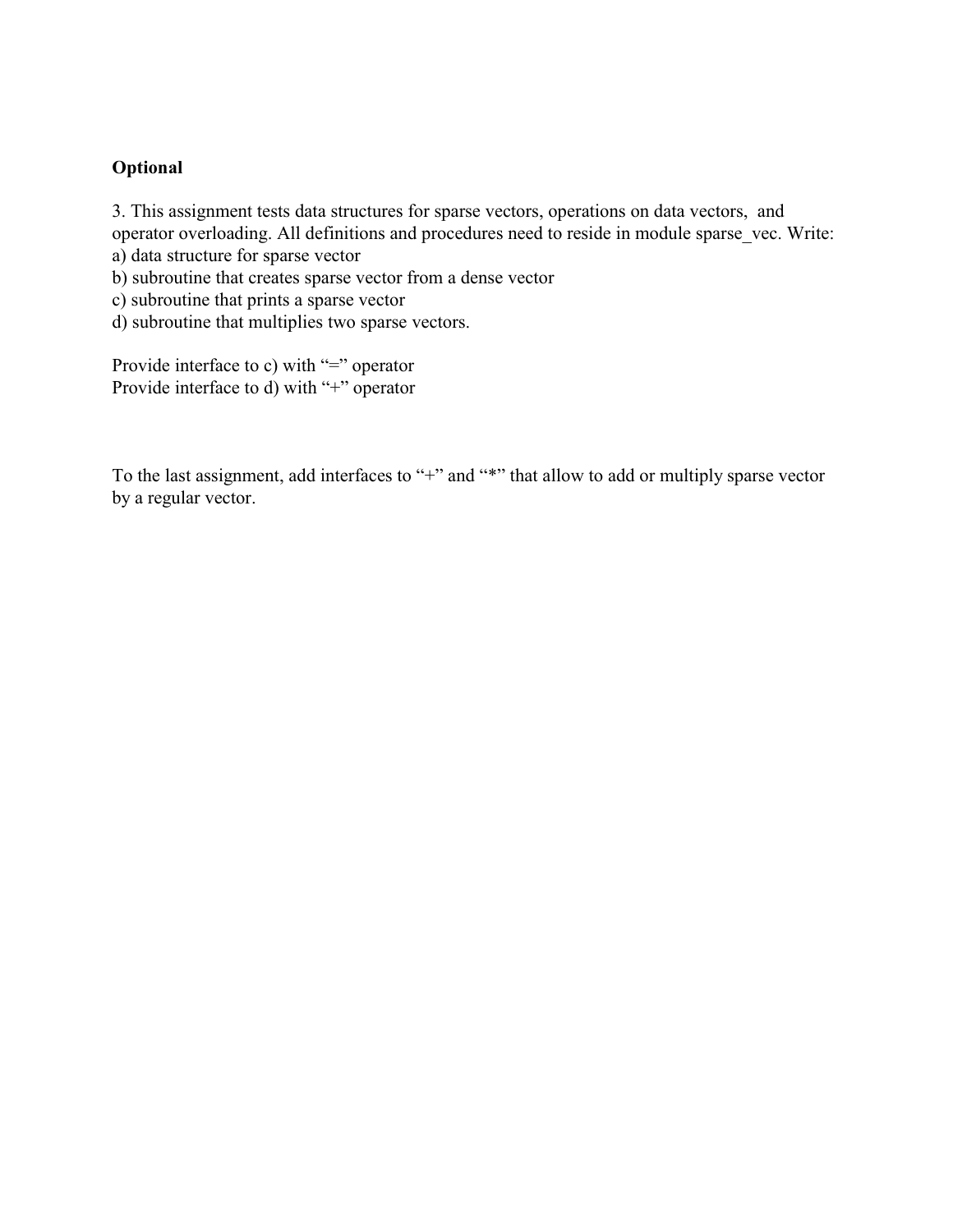#### **Assignment** 5.

1. Run program lsq.f90. This program with related data sets can be found in directory listed on board. Modify the program so that it can read a parameter file containing: name of data file, number of effects and number of levels. The parameter file could contain the following:

| data pr1 | Iname of the data file           |
|----------|----------------------------------|
| 2        | Inumber of effects               |
| 23       | Inumber of levels for each trait |

2. Apply the modified program to:

a) the original data

b) the data as below

| management animal | treatment | record |
|-------------------|-----------|--------|
|                   |           | 12     |
|                   |           | 14     |
|                   |           | 13     |
|                   |           | 16     |
|                   |           | 18     |
|                   |           | 15     |
|                   |           | 16     |
|                   |           | 19     |

#### **Optional**

3. Think how the parameter file can be simplified so that the number of effects is not give, i.e., the above parameter file simplifies to:

| data pr1 | Iname of the data file                                     |
|----------|------------------------------------------------------------|
| 23       | In the levels for each trait; defines the number of traits |

*hint:when the reading is unsuccessful, for example because of too few numbers, the variable associated with iostat becomes*  $\neq 0$ .

4. Examine differences between lsq.f90 and lsqmt.f90. Run the latter. Change  $R_0$  to these

matrices:<br> $R_0 = \begin{bmatrix} 1 & 0 \\ 0 & 2 \end{bmatrix}, \begin{bmatrix} 10 & 0 \\ 0 & 20 \end{bmatrix}$ 

and compare solutions. Should they be different?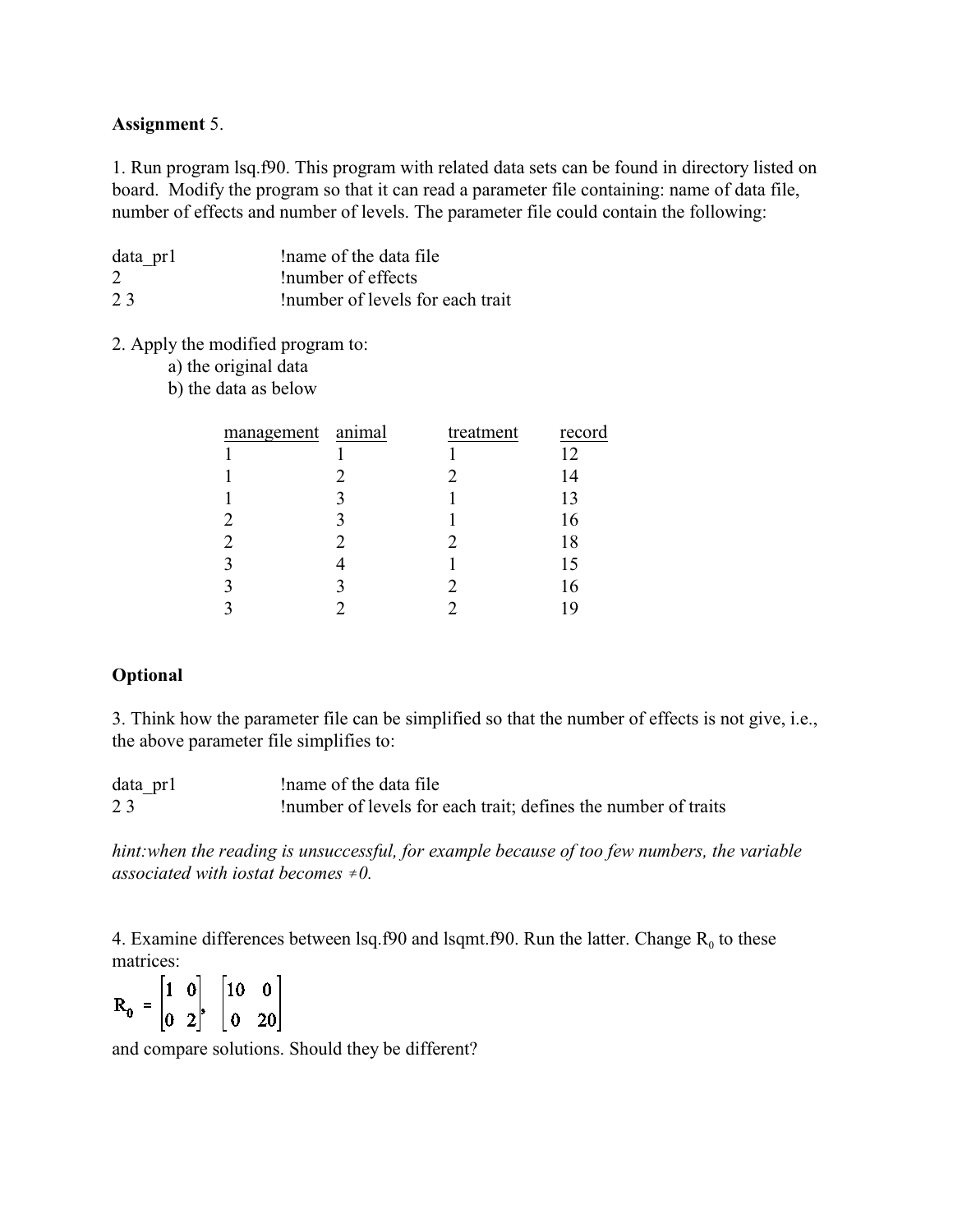#### **Assignment** 6.

1. Write a program that creates the inverse of the animal relationship matrix. Use the following pedigree:

| animal sire dam |  |
|-----------------|--|
|                 |  |
|                 |  |
|                 |  |
|                 |  |

2. Incorporate the program above in lsq.f90. Run it with data of the yesterday's assignment and pedigrees as above assuming var(e)=**I**10 and var(animal)=

a) **I**2.

b) **A**2

Compare solutions.

3. Modify parameters in blup.f90 to support the same models as above. Compare solutions. Estimable functions should be identical.

## **Optional**

4. Modify parameters in blup.f90 for a maternal model using parameters from 2b. Possibly compare solutions against another program. *Hint: If the dam is not identified, create a phantom dam.* 

5. In 3, make management autocorrelated with var(management)=5 and  $\rho$ =.8. Then, vary the autocorrelation to 0.98 and 0.9 and compare solutions for the management effects.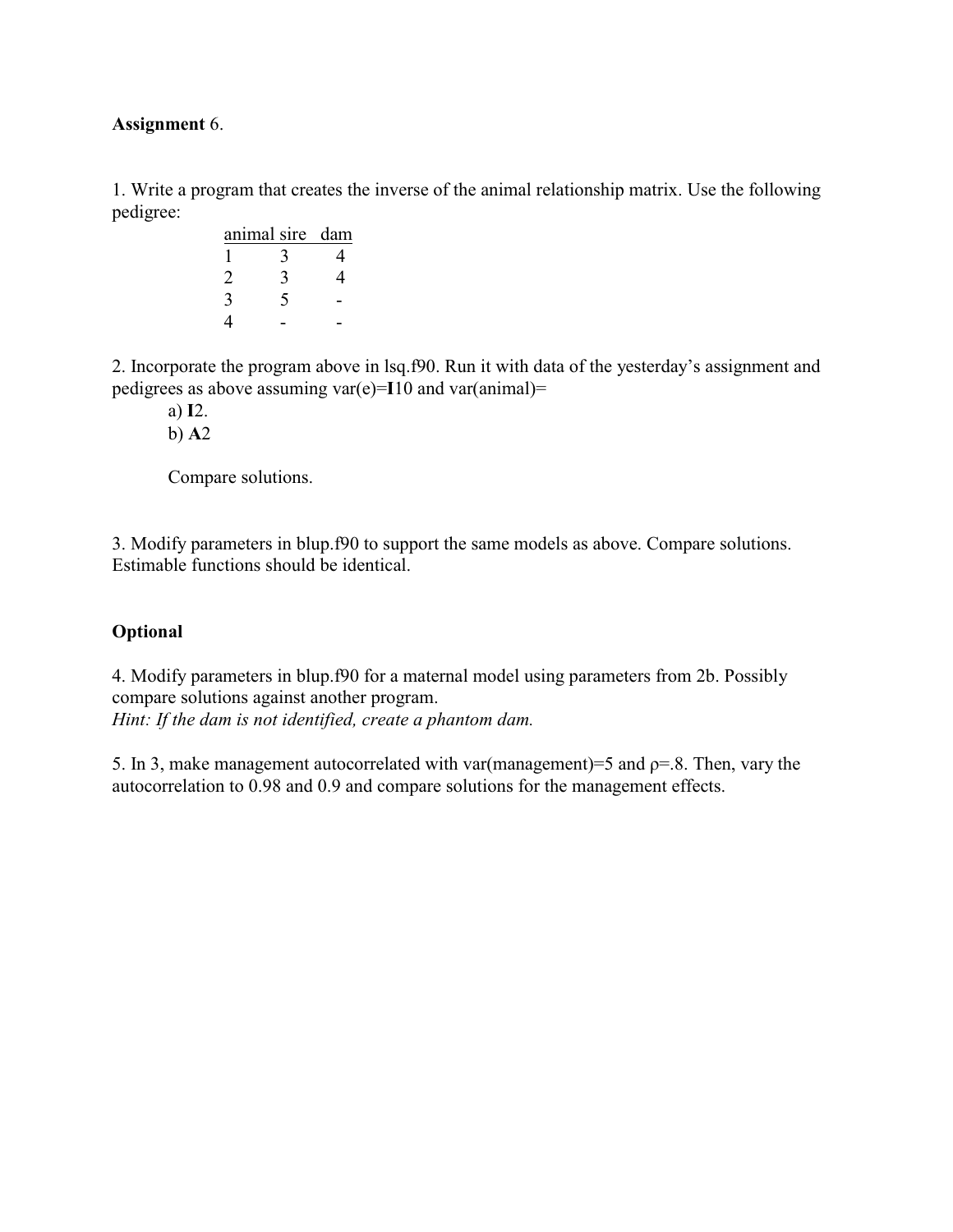#### **DENSEOP**

1. This assignment involves module DENSEOP, which is described at <http://nce.ads.uga.edu/~ignacy/newprograms.html.> An example of the use of this module is in directory /home/ads-guest6/cdf90/testdense. Because of complexity, the program inside the directory needs to be compiled by the command:

make

For make to work, copy file Makefile as well as all the other files from the same directory.

Examine contents of kind.f90 lapack90r.f90 denseop.f90. They are in directory /home/adsguest6/f90/libs.

Consider the following system of equations Ax=b:

|     | $ 36 \t30 \t18 $ |       |                    |     | 150 |  |
|-----|------------------|-------|--------------------|-----|-----|--|
| 130 |                  | 41 23 | $ \mathrm{x}_{2} $ | $=$ | 181 |  |
| 18  | 23               | 14    |                    |     | 106 |  |

Using dense matrix module DENSEOP and precision (r8):

a) calculate Cholesky decomposition A=LL' and check its correctness by matrix multiplication,

b) calculate eigenvalues and eigenvectors: A=VDV, and verify that VV'=I,

c) calculate the determinant of A

d) solve for x using both symmetric and general solvers; confirm the correctness of solutions by multiplication

e) Calculate the inverse of A and verify that  $AA^{-1}$ =I.

2. Repeat solving in different data formats: dense and half stored, single and double precision. To create a half stored matrix, convert a full-stored matrix.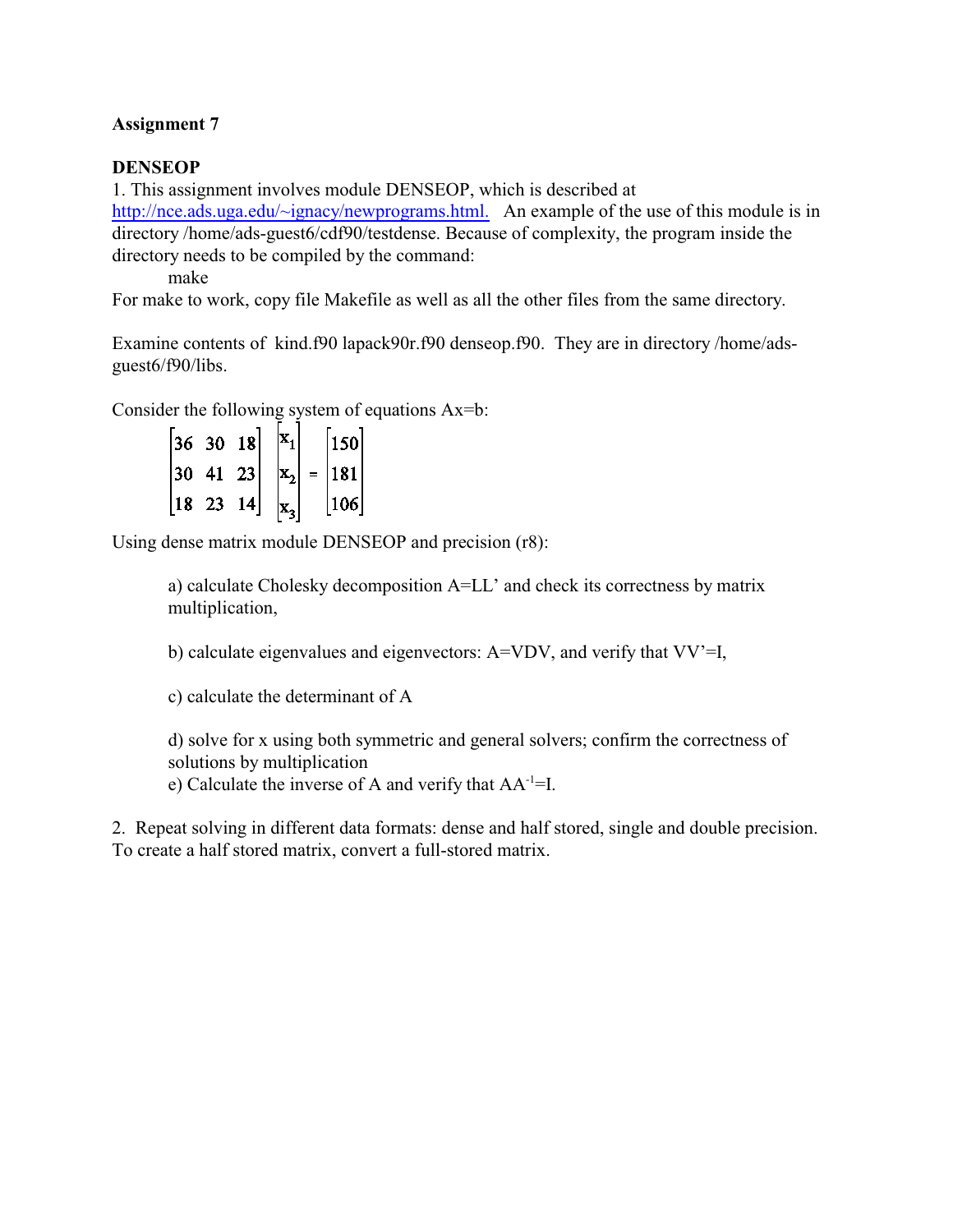#### **SPARSEM, SPARSEOP**

3. The assignments include the sparse matrix module SPARSEM. An example of the use of this module is in file test.f90 in directory directory /home/ads-guest6/cdf90/testsparse. Because of complexity, the program inside this directory program needs to be compiled by the command: make

For make to work, copy file Makefile as well as all the other files from the same directory.

For programs with name other than test, make and Makefile can still be used, but replace "test" with the name of your program in file Makefile.

For Windows, the following files need to be compiled in this particular order: kind.f90 sparse2.f sparse.f90 fspak90.f90 fspak.f fspaksub.f sparssub.f second.f

4. Examine data structures for different matrix formats in file sparse.f90. Examine procedures implementing **zerom**. They are in directory /home/ads-guest6/f90/libs.

5. Consider the following system of equations Ax=b:

|    | $36 \t30 \t18$ |       |                           |     | 150 |  |
|----|----------------|-------|---------------------------|-----|-----|--|
| 30 |                | 41 23 | $\vert \mathrm{x2} \vert$ | $=$ | 181 |  |
| 18 | 23             | '4    |                           |     | 106 |  |

a) Set this system of equation with densem, dense symm, and sparse hash matrices,

b) convert the format sparse\_hash to sparse\_ija,

c) print all matrices,

c) solve by iteration using the four data types,

d) print sparse matrices in internal format (printm(x,'internal')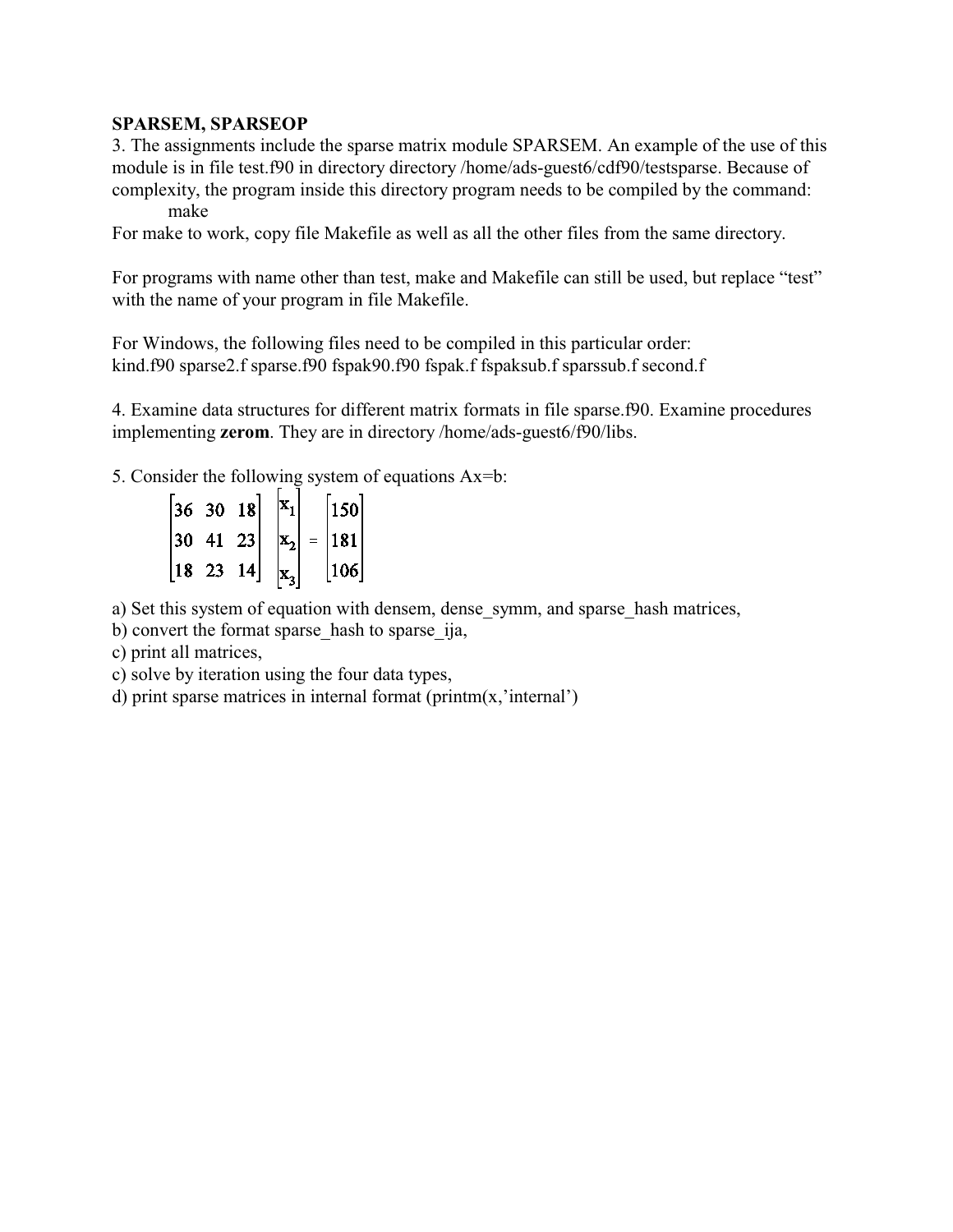6. Consider the following matrix A of dimension n x n:

$$
a_{ii} = 20.0 + \text{mod}(i, 3),
$$
  $a_{ij} = a_{ji} = \{ \begin{matrix} \text{rnd} - .5 \text{ for } j = 1, 1 + p, 1 + 2p, ..., n \\ 0 \text{ otherwise} \end{matrix}$ 

where rnd is a random number distributed in the range  $\leq 0,1$ , p=max(1,n/10), and the vector of right hand sides is generated as:

 $y_i = 20.0 + \text{mod}(i, 6)$ 

Random number x can be generated by subroutine random number(x). ATTENTION: Matrix X may not be positive definite for large n!

Using modules sparsem and sparseop, write a program that:

a) sets up a matrix A and vector y,

b) solves the system of equations  $A x = y$ 

- iteratively

- by FSPAK90 (sparse storage only)

for  $n=10$  and  $n=500$ , and densem and sparse hash matrix types. With FSPAK90, the sparse hash matrix needs to be converted to sparse ija matrix.

For n=500, record CPU time, which under UNIX can be obtained by preceding the executable by command time, e.g.,

time a.out

Additionally, for each format:

c) print the contents of the matrix  $(n=10)$  or its section A $(120:125,120:125)$   $(n=500)$ 

e) find the determinant of A

4. Modify program BLUP.F90 so that the coefficient matrix is stored and solved as a sparse matrix structure.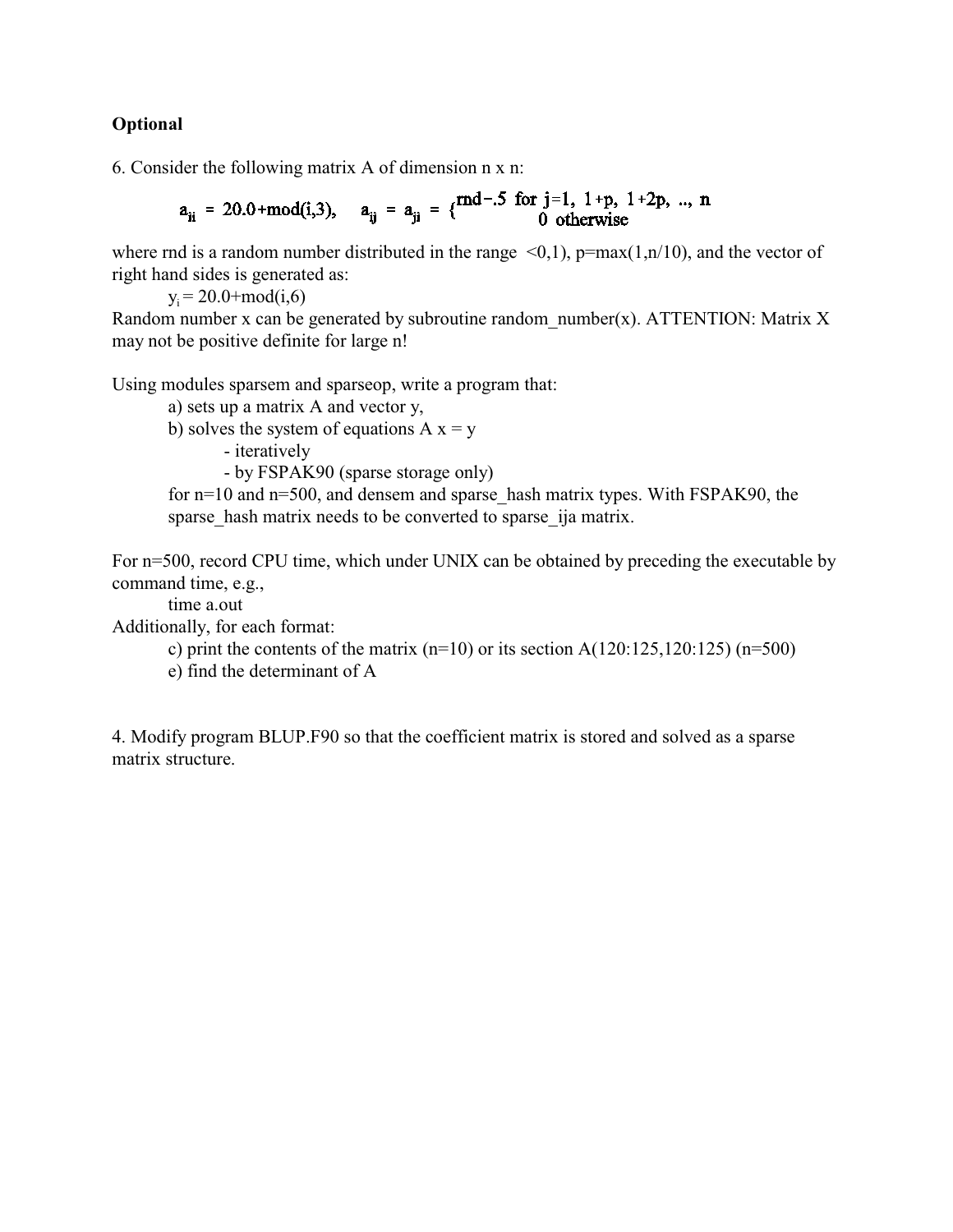Create a directory f90 and download file progsf90.tar.gz. This file is available at /home/adsguest6/cdf90 or at<http://nce.ads.uga.edu/~ignacy/newprograms.html,> by clicking on "package". Uncompress this file into a newly created directory by:

tar xzvf progsf90.tar.gz

Then compile all the libraries and programs: make linux-intel make all

Each program has its own directory and its own Makefile. To recompile any program separately, go to its directory and type

make

For Windows installation, see the end of this page.

1. Read:

a) Readme, Installation, and Makefile files in the main directory,

b) Readme in directory libs. Identify programs that implement reading the parameters, sparse matrix factorization, and hash function.

2. Run blupf90 with examples specified in Appendices A-C with 3 solving options:

a) by default iteration (PCG),

- b) by Gauss-Seidel iteration,
- c) by FSPAK.

For details how to change the solving options, see blupf90.f90 and readme.blupf90 in the blupf90 directory. Also look follow links to programs and FAQ at http://nce.ads.uga.edu/html/projects/projects.html.

The parameter files start or end with letters ex. Examples are stored in the directory examples.

3. Prepare parameter file for a data set used with an assignment for lsq.f90 and run blupf90.

#### **Optional**

3. Modify blupf90.f90 so that it calculates accuracies for the animal effect. Accuracies for an animal in equation i in a single-trait situation is defined as:

# 1-LHS  $\mathrm{^{ii}\!/\sigma^2}$

where  $LHS<sup>ii</sup>$  is the i-th diagonal of the inverse of the left hand side.

Suggestion: Invert by FSPAK and obtain elements of the inverse by function "getm" from module sparsem.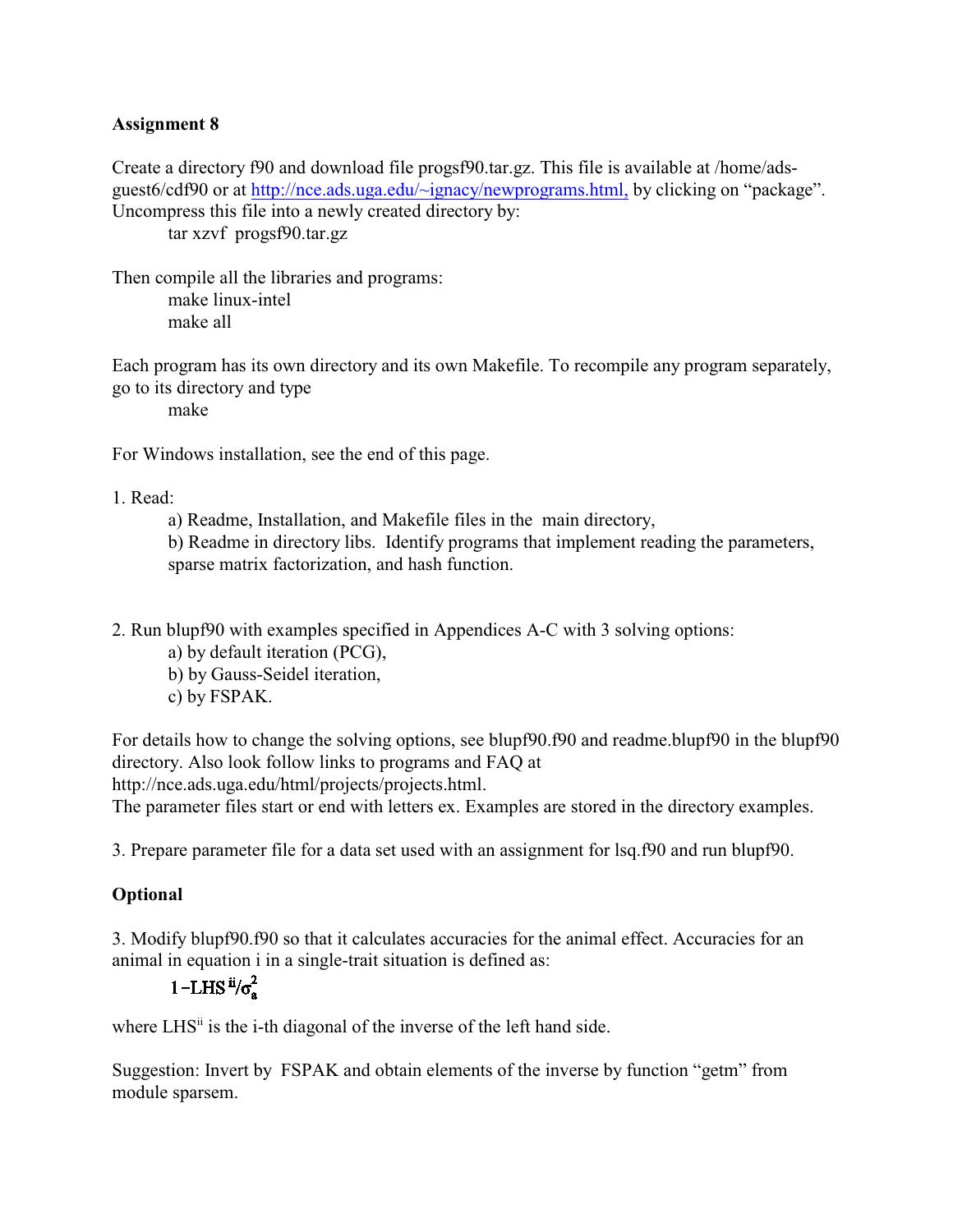Parameter files for this exercises are in directory example.

Files ending with \*99 contain data files for up to 14 traits. Parameter file exmr91 uses these files for a single-trait model ...(( conatin

Calculate estimates of variance components by remlf90 and airemlf90 using the parameter file exmr99s1. Record the number of rounds and CPU time. Extend the model to 2 traits by adding the observations in column 4 (parameter file exmr99s2). Repeat the computations for AIREMLF90 only. How much slower is REMLF90 and how longer are the computations in the two-trait case?

4. Change variances in parameter file exmr99s1 to very small small values (approximately 10 times smaller than now) and very large values (10 times bigger). Check convergence of REMLF90 and AIREMLF90.

#### **Optional**

5. The data file that are is used in parameter files exmr99\* contains data fields for 14 traits. Try extending the number of traits in analyses beyond 3. At what number of traits is the algorithm becoming unstable? For a number of traits that it starts to be unstable, try REMLF90.

6. Convert REMLF90 to using the faster single-trait formula for the variance components, as described in the notes. Compare its efficiency for exmr99s1 and exmr99s2.

*Running programs with a larger number of traits can be done in groups so as not to overload the computer.*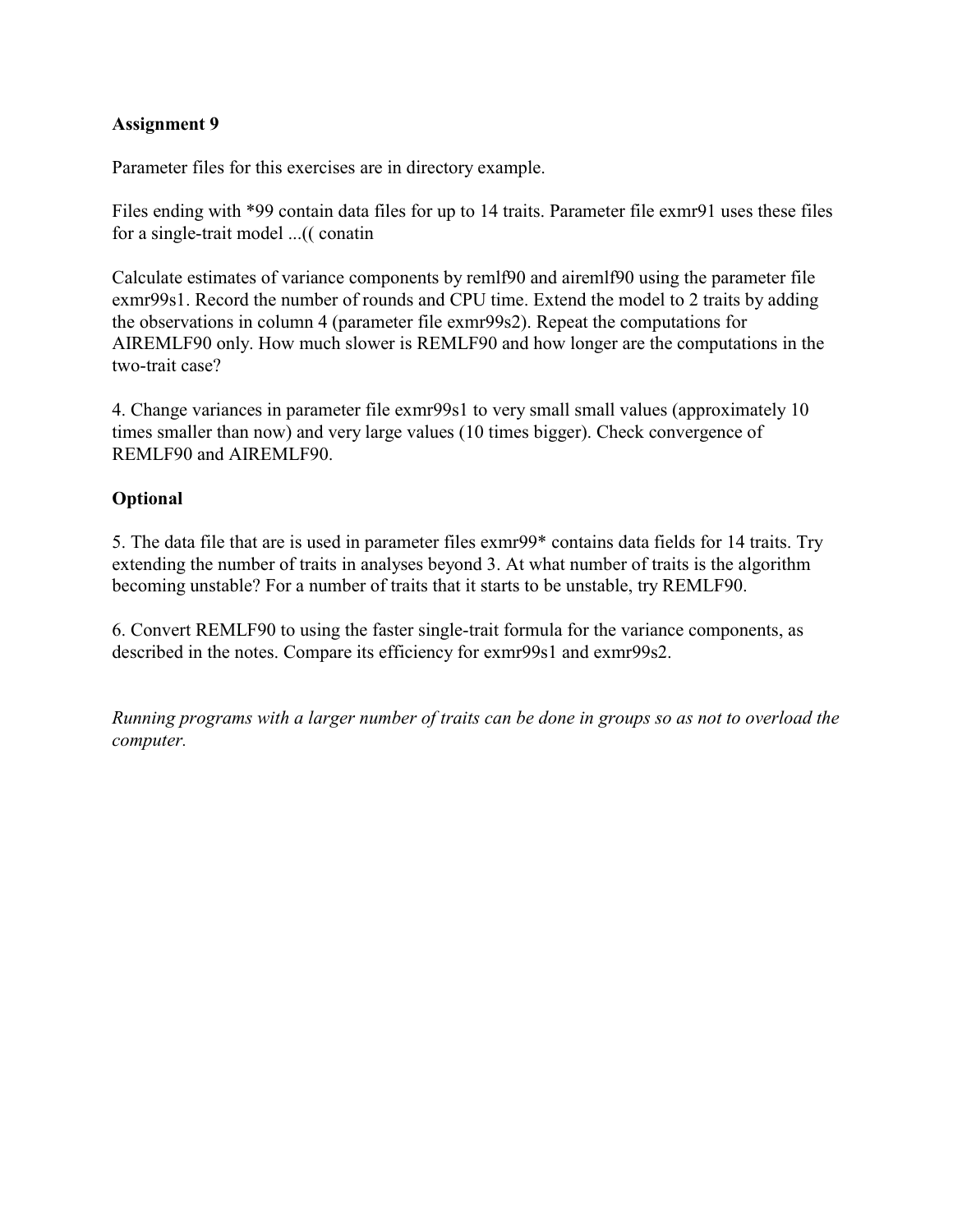4. Read the documentation on gibbs sampling programs in subdirectories gibbs, gibbs1, gibbs2 and gibbs3.

5. Run gibbsf90 and gibbs2f90 with a single trait example exmr99s1 (1 traits) and exmr99s (3 traits) for 100 rounds. Compare speed.

6. Run gibbs1f90 for a 3-trait example; use the number of samples 1000 and burn-in 200. Run program postgibbsf90. For graphical output, postgibbsf90 requires a plotting package GNUPLOT and X Windows (e.g., as provided by X emulation packages or by free VNC).

Attention: For reasonable results, usually the number of samples needs to be in the range